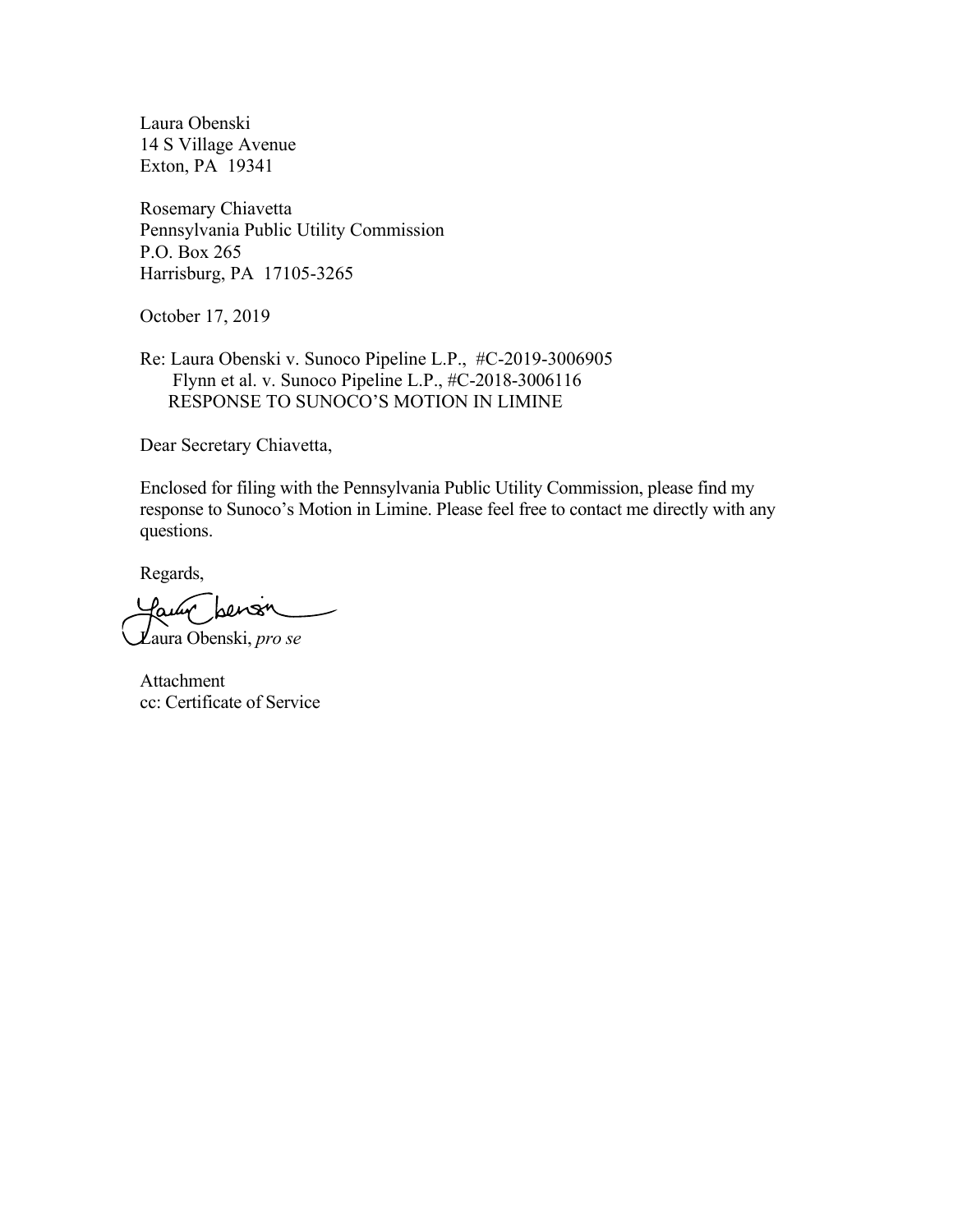## **BEFORE THE PENNSYLVANIA PUBLIC UTILITY COMMISSION**

| <b>LAURA OBENSKI</b><br>Complainant<br>V.<br>SUNOCO PIPELINE L.P.<br>Respondent |   | DOCKET#C-2019-3006905  |
|---------------------------------------------------------------------------------|---|------------------------|
| MEGHAN FLYNN ET AL.<br>Complainants<br>V.<br>SUNOCO PIPELINE L.P.<br>Respondent | ٠ | DOCKET #C-2018-3006116 |

## **OBENSKI RESPONSE TO SUNOCO'S MOTION IN LIMINE**

On October 9, 2019, Sunoco filed a motion in limine to ask the Honorable Judge Barnes to preclude evidence and witnesses that may be presented at the upcoming October 23-24 hearing. Additionally, concerns were brought forth that testimony *may* be redundant, irrelevant, and improperly contain opinions by individuals that Sunoco feels should not be entitled to opinions. It also *may* not.

Respectfully, I ask for each of these motions to be denied in their entirety.

Multiple pre-conference hearings have occurred, which Sunoco was party to, all of which included instructions from Judge Barnes to take reasonable efforts to reduce redundant testimony. This was discussed and agreed to by all parties. Additionally, as a pro se complainant, I can assure you this request has been taken very seriously and much work has gone into planning testimony in an attempt to minimize the length and disruption this hearing will cause to my family's life. There is no way to pre-emptively preclude witnesses or exhibits without disrespecting the due process each party in this case is privy to.

Additionally, I have confidence that ALJ Barnes is fully capable of taking any objections that should arise during the hearing and making a competent determination of their relevance to this case, as is standard for any court proceeding of this nature.

Sunoco's concern that testimony may "confuse and alarm the public" is well placed- but only in the context that 'the public' refers to the confused and alarmed complainants that have been put at risk by the Mariner East project and are entitled to have their very real concerns regarding the safety of their families in their homes and communities heard before the PUC.

I pray the Honorable Judge Barnes denies each of these motions in their entirety and I look forward to the opportunity to hear the facts and opinions of those affected during next week's hearing.

Respectfully,

Laura Obenski, pro se October 17, 2019